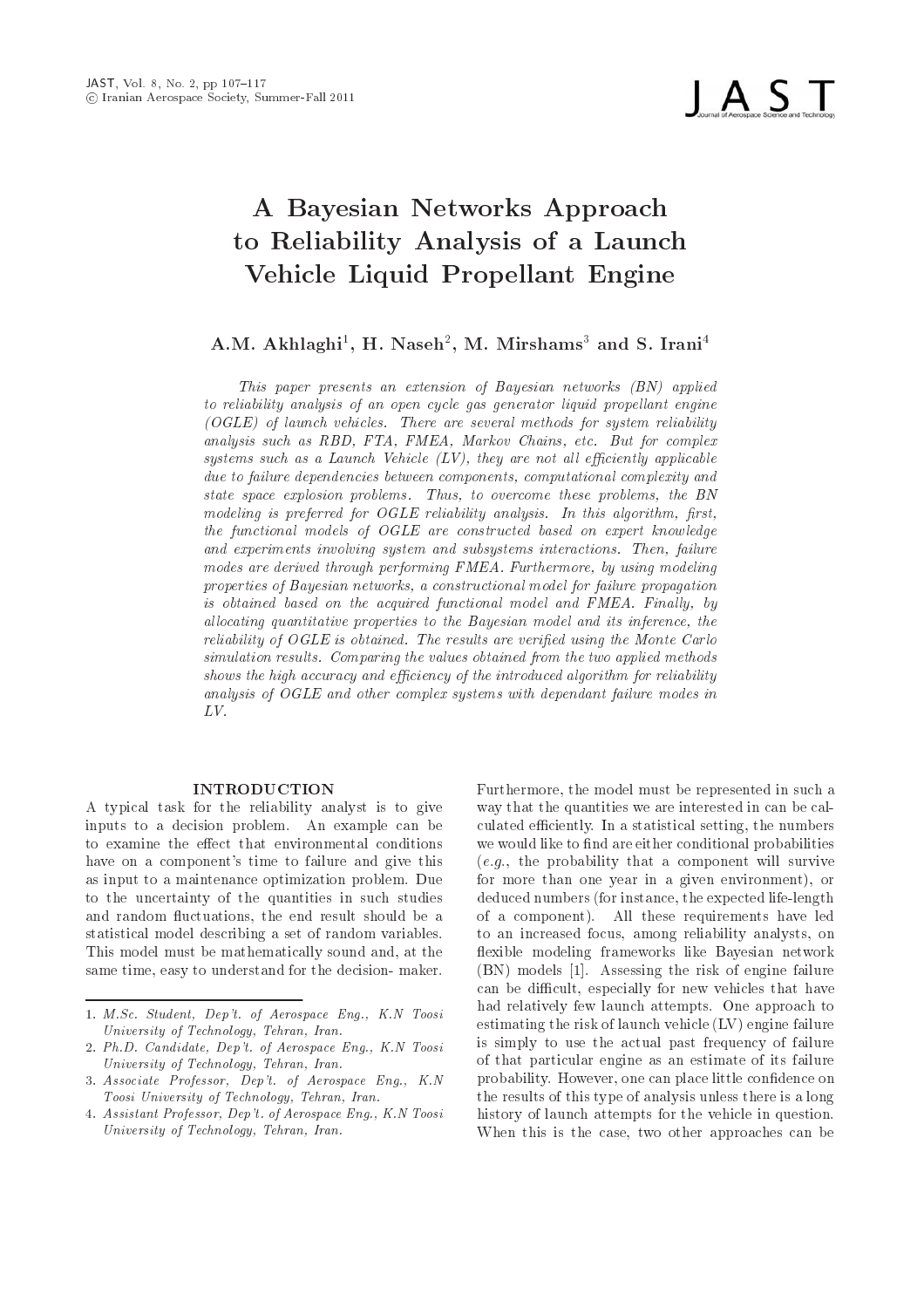considered. The first is to use Bayesian probability see Refs Bayesian updating has been used in a number of cases, for example updating the probability that a nuclear attack is underway given evidence from a warding system of a failure of a failure of a failure of a failure of a failure of a failure of a failure of a failure of a failure of a failure of a failure of a failure of a failure of a failure of a failure of a failur of the space shuttle based on past near misses  $[9]$ . The second approach to the assessment of the likelihood of an LV failure in a given launch is to use probabilistic risk analysis PRA This requires decomposition of the LV into subsystems and components, assessment of the probability of failure of each component or subsystem and then computation of the probability of failure of the whole system based on fault tree and event tree analyses Application of this approach and associated tools in the aerospace field have been well developed in the literature  $[2][10;11]$ .

Reliability is defined as "the probability that an item component subsystem system will perform <sup>a</sup> required function under stated conditions for a stated period of time"[12]. Then, reliability of a launch vehicle is the probability that a vehicle will complete its mission successfully. This metric can also be referred to as the probability of loss of mission by subtracting the success probability from one

In the realm of PRA, there exists a variety of methodologies for modeling and analyzing systems Fault Trees FTs are inevitably the most widely used models for reliability analysis. FTs are popular because they are easy to use, present the designer with an intuitive high-level abstraction of the system and can be efficiently solved using techniques such as Binary Decision Diagrams. However, traditional (or static) fault trees cannot handle sequential and functional dependencies between components. However, RBD and static FT are inherently modular because they map  $\frac{\text{prop}}{\text{level}}$ . system components to events in their diagram or tree Consequently, a number of dynamic methodologies have been developed to overcome this lack of modeling power Markov Chains McSentensions McSentensions McSentensions McSentensions McSentensions McSentensions McSentensions McSentensions McSentensions McSentensions McSentensions McSentensions McSentensions McSentensions McSent have proven to be a versatile tool for modeling com plex dynamic component behavior. They have been extensively used for dependability analysis of dynamic systems and many tools have adopted, directly or indirectly (*i.e.* a higher level model is translated into a **Electrical Power**  $\&$ ma a ji ana any indrindra dia amin'ny faritr'i Americana paositra 2008. Ny faritr'i Normalie, ao amin'ny faritr'i Normalie, ao amin'ny faritr'i Normalie, ao amin'ny faritr'i Normalie, ao amin'ny faritr'i Normalie, ao amin two main shortcomings: manually generating a MC 31% describing the system's behavior is a daunting and an error prone task. For this reason, a class of tools such as the Galileo tool  $[13]$  provides a higher level description of a system model which is then automatically converted into a MC. In fact, in most cases, only a set of particular component behavior and dependencies is needed to model any kind of system. Any dependability tool ought to have a comprehensive and complete set of components' behaviors and dependencies (generically called construction are faced with the construction of the face  $\sim$ 

infamous state space explosion problem  $[14]$  where the states to be generated grow exponentially with the number of components included in the system [15].

M. Bouissou and his colleagues extended traditional fault trees by combining fault trees and Markov processes into a new formalism called Boolean logic are the mathematic processes and provided by the BDMP and the BDMP of the BDMP of the BDMP of the BDMP of the BDMP of the BDMP of the BDMP of the BDMP of the BDMP of the BDMP of the BDMP of the BDMP of the BDMP of the BDMP formalism allows the analyst to define complex dynamic models by associating a particular Markov pro cess to the leaf nodes  $(i.e.$  the system components) of the FT. In Ref.  $[16]$ , the authors provide a set of predened Markov processes an analyst can use to model a wide variety of systems Embedding Markov processes into FT nodes makes BDMP suitable for dynamic system modeling and nearly as easy to use as traditional FTs

The objective of this work is to provide a useful tool for reliability analysis of OGLE and decomposition of this system into suitable subsystems and compo nents. We propose an OGLE BN reliability modeling and address the problems and issues mentioned above

#### IMPORTANCE OF LV ENGINE RELIABILITY ANALYSIS

The most critical subsystem in any launch vehicle is the propulsion subsystem  $\mathcal{A}$  and  $\mathcal{A}$  and  $\mathcal{A}$  and  $\mathcal{A}$  and  $\mathcal{A}$  and  $\mathcal{A}$  and  $\mathcal{A}$  and  $\mathcal{A}$  and  $\mathcal{A}$  and  $\mathcal{A}$  and  $\mathcal{A}$  and  $\mathcal{A}$  and  $\mathcal{A}$  and  $\mathcal{A}$  and  $\mathcal{A}$  and  $\$ engine failure has catastrophic consequences for LVs During the past few decades, a number of LV failures have occurred, the most notable of which was the loss of the Space Shuttle Challenger due to engine failure

Since the engine is such a significant driver of launch vehicle reliability, it must be separated from the propulsion subsystem and calculated at the component Throughout the history of launch vehicles, engines have been one of the leading causes of launch vehicle failure. Figure 1 shows the leading subsystem and component contributors to unreliability of an LV



 $\mathbf{r}$  igure 1. Ly failure contribution  $\|\mathbf{r}\|$ .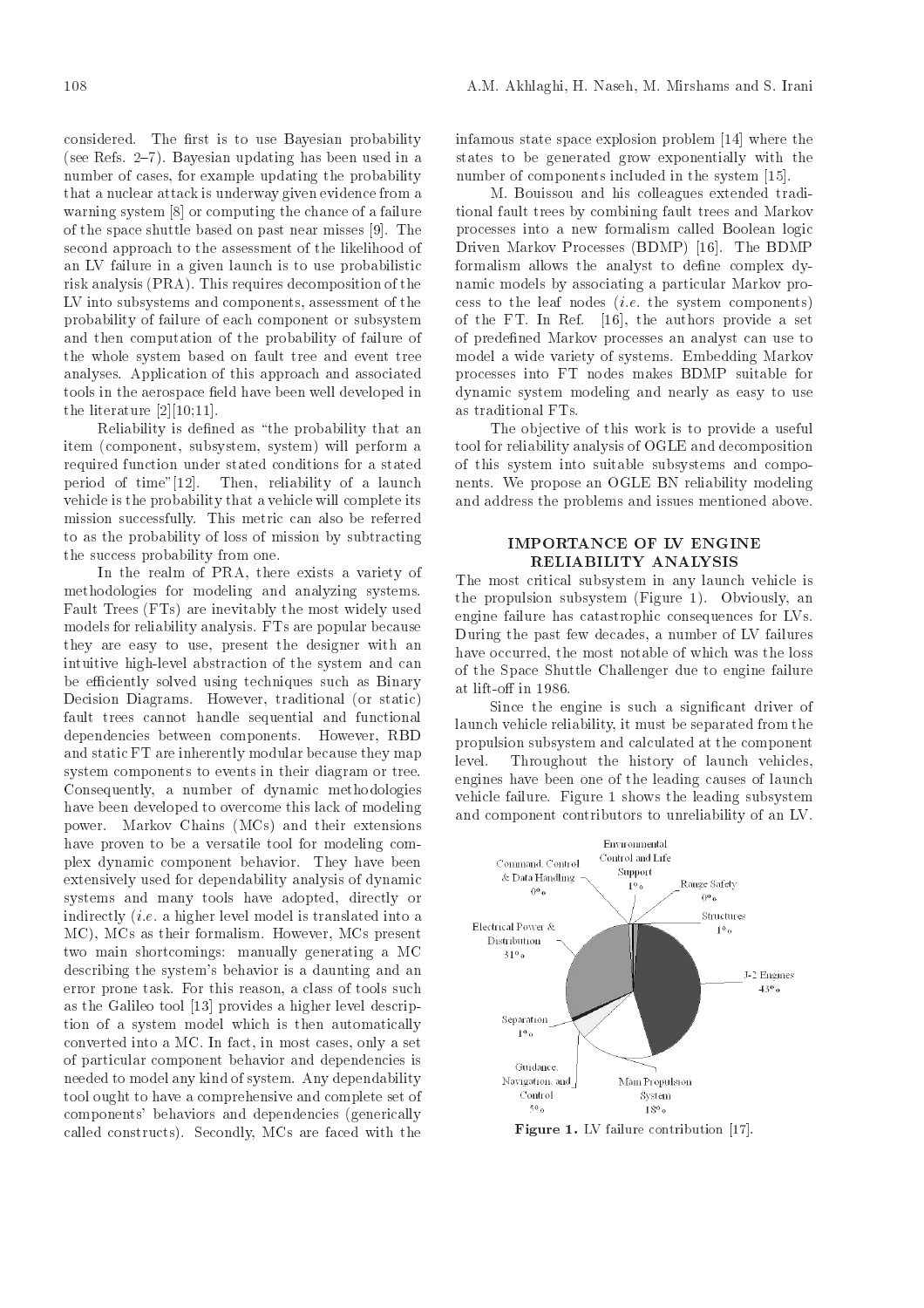As seen, engine unreliability is the leading cause of unreliability for this LV

### THE BASICS AND THEORY OF BAYESIAN NETWORKS

K. Pearson, an early, pre-eminent statistician, argued that the only proper goal of scientific investigation was to provide descriptions of experience in a mathematical form in the history of BNs in reliability can be a structured by a structure of the history of BNs in reliability can be a structured by a structure of the structure of the structure of the structure of the structure of th least be traced back to Barlow - and Almond -- 

A Bayesian network is essentially a directed acyclic graph and consists of a set V of nodes and a set E of edges that connect some pairs of nodes together with the associated conditional probability distributions This graphical model is an interaction between probability theory and graph theory that provides an effective tool for dealing with a large class of problems containing uncertainty and complexity In BN modeling, the prior probabilities that are the probability distributions over variables space X before obtaining any relevant data are the basic data provided for computations The prior probability is related to background information, modeling assumptions or simply a function introduced for mathematical conve nience. These probabilities are updated simultaneously just as new evidence is observed. However, the graph helps to indicate independence structures that enable the probability distribution to be decomposed into smaller pieces [18].

In this work, we call the nodes with no input ) root nodes [, the nodes that are directly connected and entered into node  $x1$  'parent nodes of  $x1$ ' and those directly connected and outcome from node x2 'children nodes of  $x2'$ , respectively.

The direct dependencies between the variables are represented by directed edges between the correspond ing nodes and the conditional probabilities for each variable are stored in tables attached to the dependent nodes A complex model is built by combining simpler parts, an idea known as modularity [18]. However, in this work, we have specifically utilized the result of the FMEA analysis of an OGLE in addition to using expert knowledge and a casual approach to build the topology of BN

After building BN graph topology and specifying conditional probability tables CPTs obtained from prior observed evidences) to the nodes, making inference from BN can be started. The first step for inference is to derive joint probability function governing the space of variables. Then, by marginalizing each variable, their marginal pdf can be obtained. The step by step algorithm for BN inference made in this work is illustrated in Figure 

Finally, information about the observed value of a



 $\bf r$  is a region in the rence algorithm.



figure - a paths for gas generator cycles and gas generator of and control  $- - -$ 

variable is propagated through the network to update the probability distributions over other variables that are not observed directly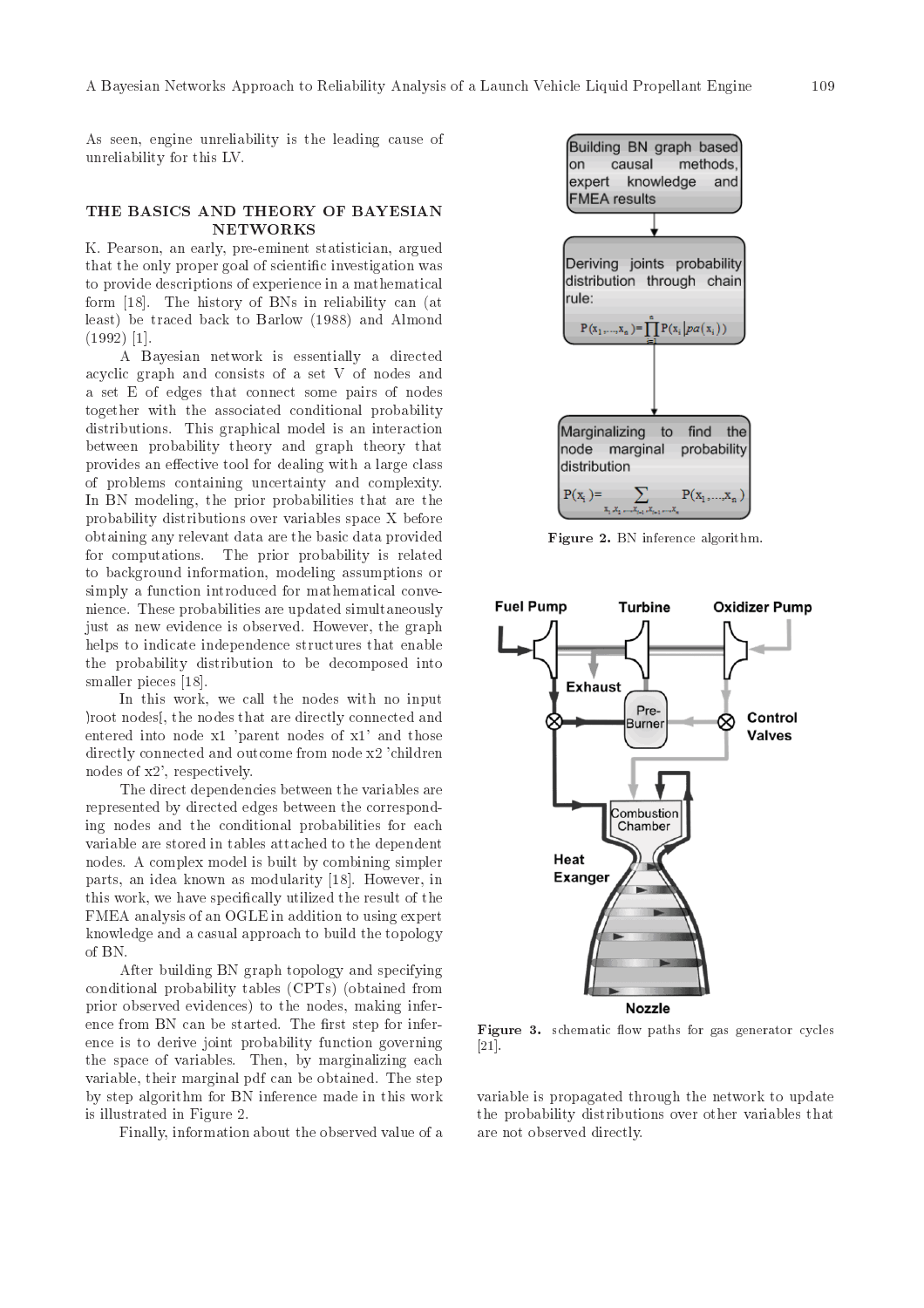

Figure – Figure and place was divided and details that the control substitution of the substitution of the subs relationship

## OGLE SPECIFICATIONS

An OGLE utilizes the chemical combustion energy to propel a vehicle forward- The main purpose of OGLE design is reliability growth under the condition of design constraints to achieve the mission success- The reliability analysis of this system depends on engine concepts including pressure for the pump for the pump for the pump for the pump for the pump for the pump for the pump for the pump for the pump for the pump for the pump for the pump for the pump for the pump for the pump first one is the most simple and reliable, but the second one enables us to get higher species in the goal input  $\mathbf{u}$ of this paper is pump-fed engine reliability analysis. There are three categories of pump-fed engines: gas generator cycle (also called pre-burner sometimes), staged combustion cycle and expander cycle-

These concepts are the most common turbine drive cycles for pumpfed and may be pumpfed and contact the component of the contact of the contact of the contact of the contact of the contact of the contact of the contact of the contact of the contact of the contact of 
- The schematic ow paths for gas generator cycles are illustrated in Figure - illustrated in Figure - illustrated in Figure - illustrated in Figure - illustrated pump arrangement *(i.e.* a turbine driving both fuel and oxidizer pump is mounted on the same shaft) is shown for a basic cycle in Figure 3 to keep the schematics as simple as possible.

The considered engine has ten components: fuel diaphragm valve, oxidizer diaphragm valve, fuel pump, oxidizer pump, starter, turbine, gas generator (pre burner), fuel cut-off valve, oxidizer cut-off valve and thrust chamber.

Engine interaction with other launch vehicle sub systems and also OGLE functional flow diagram have been derived by authors for a typical LV and shown in Figure . In Figure , and  $\mathbf{F}$  is a shown that  $\mathbf{F}$ the liquid propellant engine is related to two launch vehicle subsystems: electrical power/command  $\&$  data handling and tank  $&$  other equipment.

As seen in Figure 5, after the tanks are charged, an electrical signal is sent from the propellant tanks to the electrical power/command  $\&$  data handling. Then, the electrical power/command and data handling sends an electrical command to the solid pro pellant starter, oxidizer and fuel diaphragm valves. Thus, the engine turbo-pump starts working and the gas generator enters the engine cycle and the solid propellant starter gets out of the cycle in less than seconds- after the engine condition is electric time is electrically and the engine is electrically and the engine is electrically and the engine is electrically and the engine is electrically and the engine is electricall the electrical command is sent to the propellant tanks by the electrical power/command  $\&$  data handling subsystem to eliminate the ullage pressure over the oxidizer and fueltanks-the electrical states of the electrical states of the electrical states of the electrical states of the electrical states of the electrical states of the electrical states of the electrical states of command is sent to the oxidizer and fuel cut-off valves by the electrical power/command  $\&$  data handling subsystem to cut off the fuel and oxidizer flow to the gas generator and thrust chamber- By performing this sequence, the engine cuts off.



**Figure 3.** OGLE functional now diagram.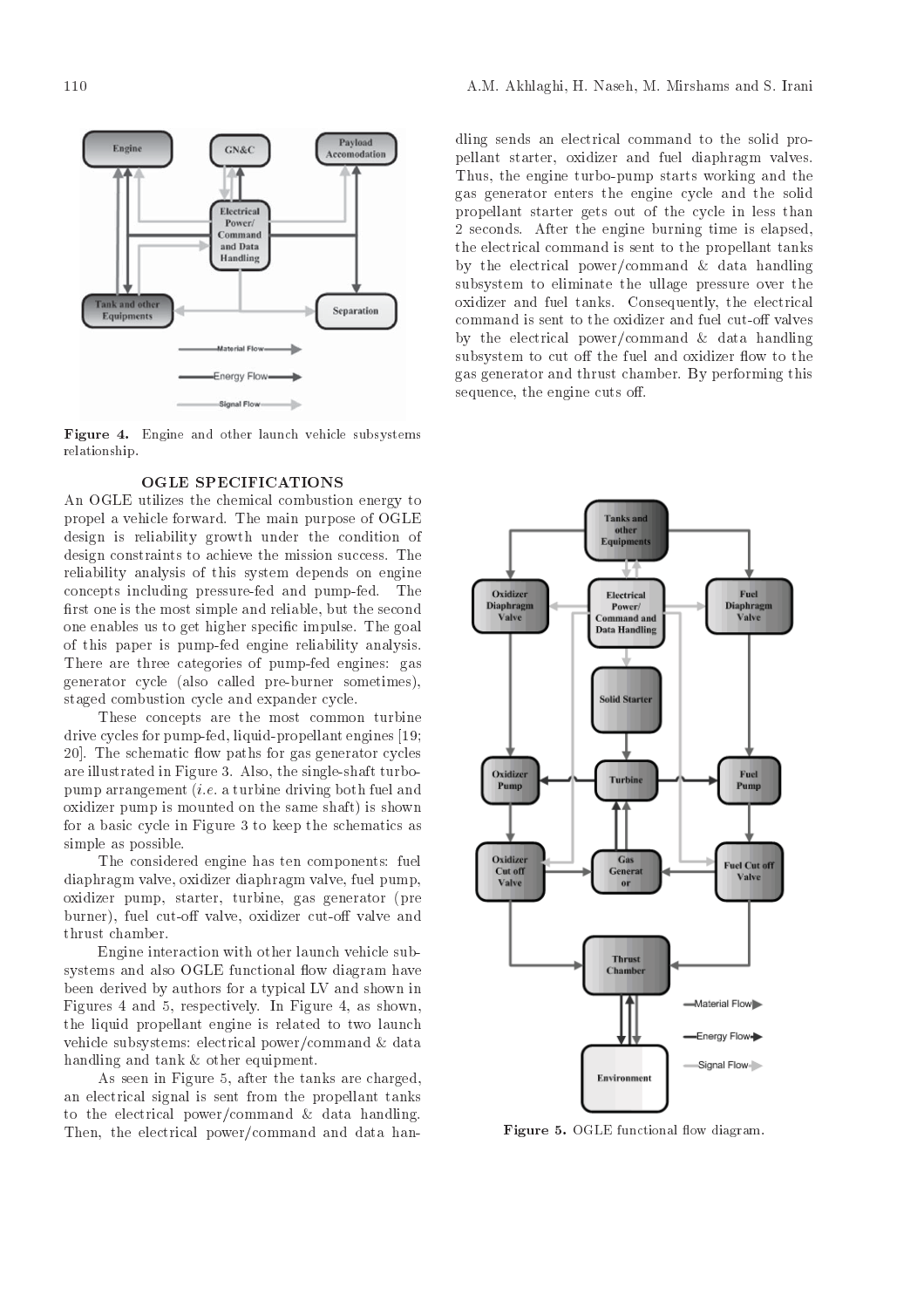## FAILURE MODE AND EFFECTS ANALYSIS

Failure mode and eects analysis -FMEA is a system atic analytical method on reliability used in the phases of conceptual design and system engineering

This method helps to raise potential failure modes in the process of conceptual design to production Analysis is further made on raised failure modes so as to identify weak points of design and production in early developing process. A shortened period for product development and reduced risk of product in the mission operation can be achieved in conceptual design through FMEA methodology. OGLE failure modes and effects are derived by applying this methodology As an example, the FMEA chart of the Oxidizer Diaphragm Valve -ODV is shown in Table These results show

that the components have different roles and scores in reliability analysis. Here, FMEA is employed to recognize any critical component

Here, mission failure is defined as failure of the engine to produce the required thrust during the specified time to fulfill the mission objectives. Mission failures can be classified as catastrophic, premature shut-down, and deferred.

Catastrophic failure -Criticality I An uncon tained failure in which the effects propagate beyond the physical envelope of the engine system, with sufficient energy potential likely to propagate failure to adjacent systems. It is important to assess and discriminate this type of failure from a premature shut-down for crew safety in manned vehicles and for mission success in multiengine unmanned vehicles -if engineout is a

| Identification<br>number | It em/<br>functional<br>dentification | Function        | Failure<br>modes<br>and<br>causes                   | Mission<br>Phase/<br>Operational<br>mode |                                                                                                                                  | Failure Effects                                                   |                                | Failure<br>Detection<br>met hod                                                                                | ${\tt Compensation}$ Severity<br>provisions                                                                | class          | Possible<br>Cause                                                                                                      |
|--------------------------|---------------------------------------|-----------------|-----------------------------------------------------|------------------------------------------|----------------------------------------------------------------------------------------------------------------------------------|-------------------------------------------------------------------|--------------------------------|----------------------------------------------------------------------------------------------------------------|------------------------------------------------------------------------------------------------------------|----------------|------------------------------------------------------------------------------------------------------------------------|
|                          |                                       |                 |                                                     |                                          | Local<br>Effects                                                                                                                 | Next<br>Higher<br>Level                                           | End<br>Effects                 |                                                                                                                |                                                                                                            |                |                                                                                                                        |
| $1\,$                    | ODV                                   | Opening         | Internal<br>leak:<br>premature<br>opening           |                                          | Accumulation<br>of oxidizer<br>in main<br>combustion<br>prelaunch chamber prior<br>to start<br>signal;<br>possible<br>hard start | Hard start; Possible<br>may<br>damage<br>engine                   | launch<br>delay                | CC injector<br>pressure and<br>temperature<br>monitors;<br>ODV $D/S$<br>skin temp,;<br>ODV position<br>monitor | Leak and<br>functional<br>check during<br>prelaunch<br>preparations;<br>Prelaunch<br>purges;<br>controller | $\sqrt{3}$     | Contamination<br>on seat;<br>damaged<br>seat seal;<br>premature<br>open signal                                         |
| $\,2$                    | ODV                                   | Closing         | Fail<br>closed                                      | prelaunch                                | Engines fails<br>to start                                                                                                        | None                                                              | Possible<br>launch<br>delay    | ODV position<br>monitor                                                                                        | functional<br>check during<br>prelaunch<br>preparations                                                    | 3              | Loss of<br>pneumatics;<br>mechanical<br>restriction to<br>actuator/valve<br>motion                                     |
| 3                        | ODV                                   | opening         | Restricted<br>flow;<br>partially<br>opened<br>valve | During<br>launch                         | Reduced<br>Lox flow<br>to MCC,<br>MR upset,<br>reduced<br>performance                                                            | premature<br>cutoff                                               | loss of<br>mission             | May cause PossibleODV position<br>monit or:<br>MR monitor                                                      | functional<br>check during<br>prelaunch<br>preparations                                                    | $\sqrt{2}$     | Contamination<br>mechanical<br>restriction to<br>actuator/valve<br>motion                                              |
| 4                        | ODV                                   | Passing<br>flow | External<br>Leak                                    | During<br>launch                         | Loss of<br>Oxidizer<br>to main<br>combustion<br>chamber,<br>injector<br>and ASI.                                                 | LOX<br>impinging<br>hardware<br>may cause<br>secondary<br>failure | loss of<br>mission             | Engine LOX<br>on adjacentPossibleflow monitor:<br>ODV $D/S$<br>skin                                            | Proof and<br>leak test<br>at build<br>plus leak<br>temperature test prelaunch                              | $\overline{2}$ | Material or<br>manufacturing<br>defect;<br>seal damage<br>or loss of<br>seal retention                                 |
| $\,$ 5                   | ODV                                   | opening         | Fails<br>open/<br>leaks                             | prelaunch                                | LOX<br>accumulation<br>in injector,<br>hard start<br>and off MR<br>operation.<br>High MR<br>transient at<br>shut down.           | Possible<br>combustion<br>chamber/<br>inject or<br>burnout        | Possible<br>loss of<br>vehicle | CC injector<br>pressure and<br>temperature<br>monitors;<br>mission ODV position<br>monitor                     | Close<br>vehicle<br>prevalve.<br>Fail safe<br>closing<br>spring                                            | $\mathbf{1}$   | Internal<br>leak from<br>contamination<br>on seat<br>or damaged<br>seat; loss of<br>pneumatic<br>pressure<br>to close; |

 $\text{Table 1:}$  FmBon of Oxidizer Diaphragm valve (ODV).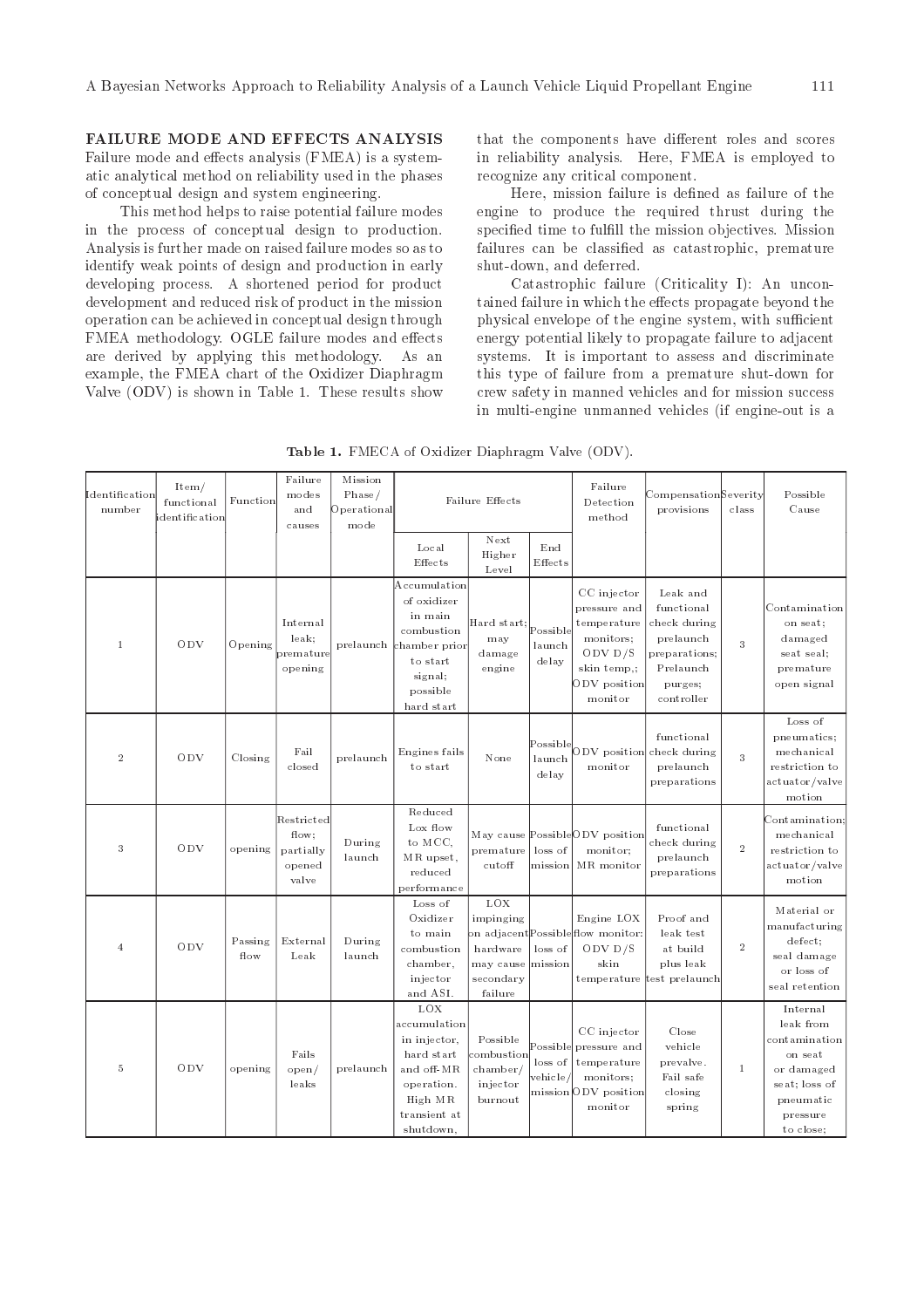viable mode of operation- Premature shutdown Crit icality  $II$ ): A failure in which the effects are contained and degrade the performance to an extend to trigger an engine shutdown- In multiengine vehicles with an 'engine-out' potential, the discrimination between catastrophic failure and premature shut-down plays an important role in the criteria for vehicle mission success.

Deferred failure (Criticality III): A failure causing general slowacting and minor performance degrada tion in which continued operation of the engine is a consideration- Action to cope with the failure will be deferred to allow analysis by the pilot or an automatic logic and to decide whether corrective action can be<br>MODEL SOLVING AND INFERENCE THE taken or an abort sequence should be initiated by initiated be initiated by initiated be initiated by initiate typical example is when the diaphragm valve (of fuel or oxidizer) remains closed and only postpones the launch but the same scenario might occur for the cut-off valve of fuel or oxidization is remains open-fuel or oxidizer when it remains open-fuel or  $\alpha$ leads to engine explosion due to the accumulation of fuel or oxidizer in the combustion chamber.

In this paper, by FMEA, the dependency points between failure modes are derived and used to build a BN model qualitative part.

### BN MODELING OF LV ENGINE

As mentioned before, a BN is made up of a qualitative and a quantitative part-

The first step to start the modeling is building the construction and graph qualitative part-  $\mathcal{C}$  and the construction of  $\mathcal{C}$ end the main nodes should be de
ned- For OGLE BN analysis, in this work, we have selected 11 main nodes whose titles are listed in Table 2.

For each one of these nodes, two states are defined: true expressing the state of correct working and false expressionally the states of failures of failing-the states of failing-the states of the causal relationship of the causal relationship of the causal relationship of the causal relationship of the causal relationship of th between these nodes is illustrated in Figure 6.

As can be seen, the starter, fuel diaphragm valve, oxidizer diaphragm valve, fuel cutoff valve and oxidizer cutoff valve are all root nodes and the others are descendants of these roots-called and the roots-called propagates. through the coded relationship in the graph from a

| Table 2. main nodes defined in BN. |  |  |
|------------------------------------|--|--|
|------------------------------------|--|--|

|                | Node Title               | symbol     |
|----------------|--------------------------|------------|
| 1              | Solid Starter            | SS         |
| $\overline{2}$ | Oxidizer Diaphragm Valve | ODV        |
| 3              | Fuel Diaphragm Valve     | <b>FDV</b> |
| 4              | Gas Generator            | GG         |
| 5              | Turbine                  | т          |
| 6              | Oxidizer Pump            | OP         |
| $\overline{7}$ | Fuel Pump                | FP         |
| 8              | Oxidizer Cutoff Valve    | OCV        |
| 9              | Fuel Cutoff Valve        | FCV        |
| 10             | Thrust Chamber           | TС         |
| 11             | Engine                   | E          |

failed node to other nodes of the network until it reaches the engine node.

On the other hand, to define the quantitative part, we should inevitably supply marginal probability tables (MPTs) for all root nodes and CPTs for all descendant nodes- Contents of these tables are gained from expert knowledge and the results of the results of the relationship of the relationship  $\mathbf{f}(\mathbf{A})$ example, the CPT of the turbine node is available in Table 3

Based on the causal relationship in the above BN the most critical node of the graph is thrust chamber node.

## RELIABILITY VALUES

The next step to calculate the reliability value of the OGLE is making inference from the BN model-Here, we use an accurate method to make inference from the model- The step by step algorithm of the exact in the shown in Figure -  $\mathcal{A}$  is started as  $\mathcal{A}$  and  $\mathcal{A}$  is started as  $\mathcal{A}$ see, in this method, the joint probability distribution governing the BN variables is derived rst- Then by marginalizing this joint function with respect to each variable, the marginal probability distribution is obtained.

However, to find the joint probability function from the developed BN, we use the chain rule, which is the generalized form of the Bayesian theory- By using this rule, we have:

$$
P(x_1, ..., x_n) = \Pi_{i=1}^n P(x_i | pa(x_i))
$$
\n(1)

where,  $x_i$  is ith variable node),  $pa(x_i)$  are  $x_i$  s parent nodes and  $P(x_1, ..., x_n)$  is probability joint function. Then, the joint probability function for the defined variables is

 $P(SS, ODV, FDV, GG, T, OP, FP, OCV, FCV, TC, E)$ 

 $= P(SS|pa(SS)). P(ODV|pa(ODV))$ 

 $P(FDV|pa(FDV))$ .  $P(GG|pa(GG))$ .  $P(T|pa(T))$ 

 $P(OP|pa(OP)). P(FP|pa(FP)). P(OCV|pa(OCV))$ 

$$
.P(FDV|pa(FCV)).P(TC|pa(TC)).P(E|pa(E)) (2)
$$

By substituting parent variables in the above equation the joint probability distribution governing the OGLE

**Table of the community of the set of the set of the set of the set of the set of the set of the set of the set** 

|   | Solid starter | Gas Generator | True% | False% |
|---|---------------|---------------|-------|--------|
|   | True          | True          | 95    |        |
| ച | True          | False         |       | 100    |
| 3 | False         | True          |       | 100    |
| 4 | False         | False         |       | 100    |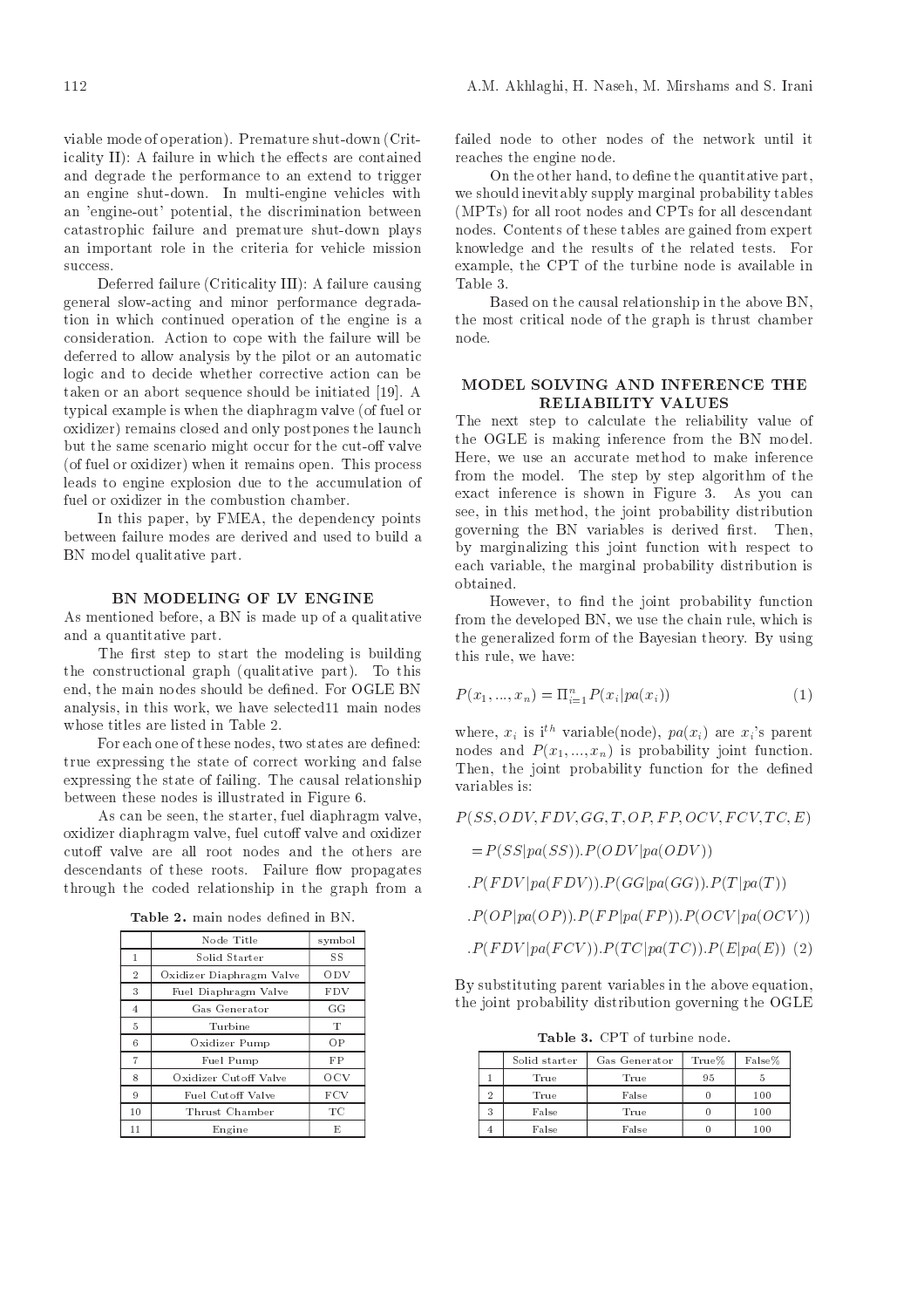

 ${\bf r}$  igure  ${\bf u}$ . Launch vehicle  $\cup$ GLE BN.

variables is obtained:

$$
P(SS, ODV, FDV, GG, T, OP, FP, OCV, FCV, TC, E)
$$
\n
$$
= P(SS).P(ODV).P(FDV).P(PP|ODV, FDV, OCV,
$$
\n
$$
FCV).P(GG|ODV, FDV, OCV, FCV).P(T|SS, GG)
$$
\n
$$
P(OP|T).P(FP|T).P(OCV).P(FDV)
$$
\n
$$
P(TC|ODV, FDV, OCV, FCV, OP, FP).P(E|TC)
$$
\n(3)

Now, by marginalizing Eq. 3 with respect to each variable, the related marginal probability distribution is determined. Here, for example, we introduce the approach for turbine node

Since the variables are discrete, we use sequential summations with respect to all states of all variables except the variable whose marginal probability distri bution is found. Then, we have:

$$
P(T) = \sum_{all\ variables\ except\ T} P(SS, ODV, FDV, GG, T, OP, \qquad \text{mut}
$$
\n
$$
FP, OCV, FCV, TC, E) = \sum_{SS\ ODV\ FDV} \sum_{GG\ OP\ FP} \sum_{PP} \qquad \text{the}
$$
\n
$$
\sum_{OCV\ FCV\ TC} \sum_{TC} \sum_{E} P(SS, ODV, FDV, GG, T, OP, \qquad \text{acc}
$$
\n
$$
P(CV, FCV, TC, EC) \qquad \text{(4)}
$$

Eqtionua 4, unlike its simple form, converts to a large expression after expansion that needs many sequential

multiplication and summation operations. By substituting joint probability distribution from Eq. ( ) and the experimental experimental experimental experimental o above expression, Eq. 4 can be rewritten as follow:

$$
P(T) = \sum_{SS} \sum_{ODV} \sum_{FDV} \sum_{GG} \sum_{OP} \sum_{FPOCV} \sum_{TC} \sum_{E} \sum_{DV} \sum_{PV} \sum_{QV} \sum_{PV} \sum_{QV} \sum_{PV} \sum_{QV} \sum_{PV} \sum_{QV} \sum_{PV} \sum_{QV} \sum_{QV} \sum_{QV} \sum_{QV} \sum_{QV} \sum_{QV} \sum_{QV} \sum_{QV} \sum_{QV} \sum_{QV} \sum_{QV} \sum_{QV} \sum_{QV} \sum_{QV} \sum_{QV} \sum_{QV} \sum_{QV} \sum_{QV} \sum_{QV} \sum_{QV} \sum_{QV} \sum_{QV} \sum_{QV} \sum_{QV} \sum_{QV} \sum_{QV} \sum_{QV} \sum_{QV} \sum_{QV} \sum_{QV} \sum_{QV} \sum_{QV} \sum_{QV} \sum_{QV} \sum_{QV} \sum_{QV} \sum_{QV} \sum_{QV} \sum_{QV} \sum_{QV} \sum_{QV} \sum_{QV} \sum_{QV} \sum_{QV} \sum_{QV} \sum_{QV} \sum_{QV} \sum_{QV} \sum_{QV} \sum_{QV} \sum_{QV} \sum_{QV} \sum_{QV} \sum_{QV} \sum_{QV} \sum_{QV} \sum_{QV} \sum_{QV} \sum_{QV} \sum_{QV} \sum_{QV} \sum_{QV} \sum_{QV} \sum_{QV} \sum_{QV} \sum_{QV} \sum_{QV} \sum_{QV} \sum_{QV} \sum_{QV} \sum_{QV} \sum_{QV} \sum_{QV} \sum_{QV} \sum_{QV} \sum_{QV} \sum_{QV} \sum_{QV} \sum_{QV} \sum_{QV} \sum_{QV} \sum_{QV} \sum_{QV} \sum_{QV} \sum_{QV} \sum_{QV} \sum_{QV} \sum_{QV} \sum_{QV} \sum_{QV} \sum_{QV} \sum_{QV} \sum_{QV} \sum_{QV} \sum_{QV} \sum_{QV} \sum_{QV} \sum_{QV} \sum_{QV} \sum_{QV} \sum_{QV} \sum_{QV} \sum_{QV} \sum_{QV} \sum_{QV} \sum_{QV} \sum_{QV} \sum_{QV} \sum_{
$$

For simplification and calculation of Eq.  $5$ , we have  $\mathbf{r}$  take out all the unrelated the unrelated the unrelated term in the unrelated term in the unrelated term in the unrelated term in the unrelated term in the unrelated term in the unrelated term in the unrelated ter expressions and put them out of the innermost sum mation do the innermost summation to obtain the new expression, 3. enter the new expression into the multiplication

These steps should be followed iteratively until no summation remains in the last expression.

 $\sum \sum \sum$   $\sum$  By performing this iterative sequential approach, the marginal probability of turbine to work correctly according to CPT of Table 3 is obtained to be equal to 90.8 marginal probability value of correct working for all the other nodes can be inferred. The results are shown on each node in Figure 7.

> However, the goal is to determine the reliability of the OGLE. According to definition, reliability is the probability that an item will perform a required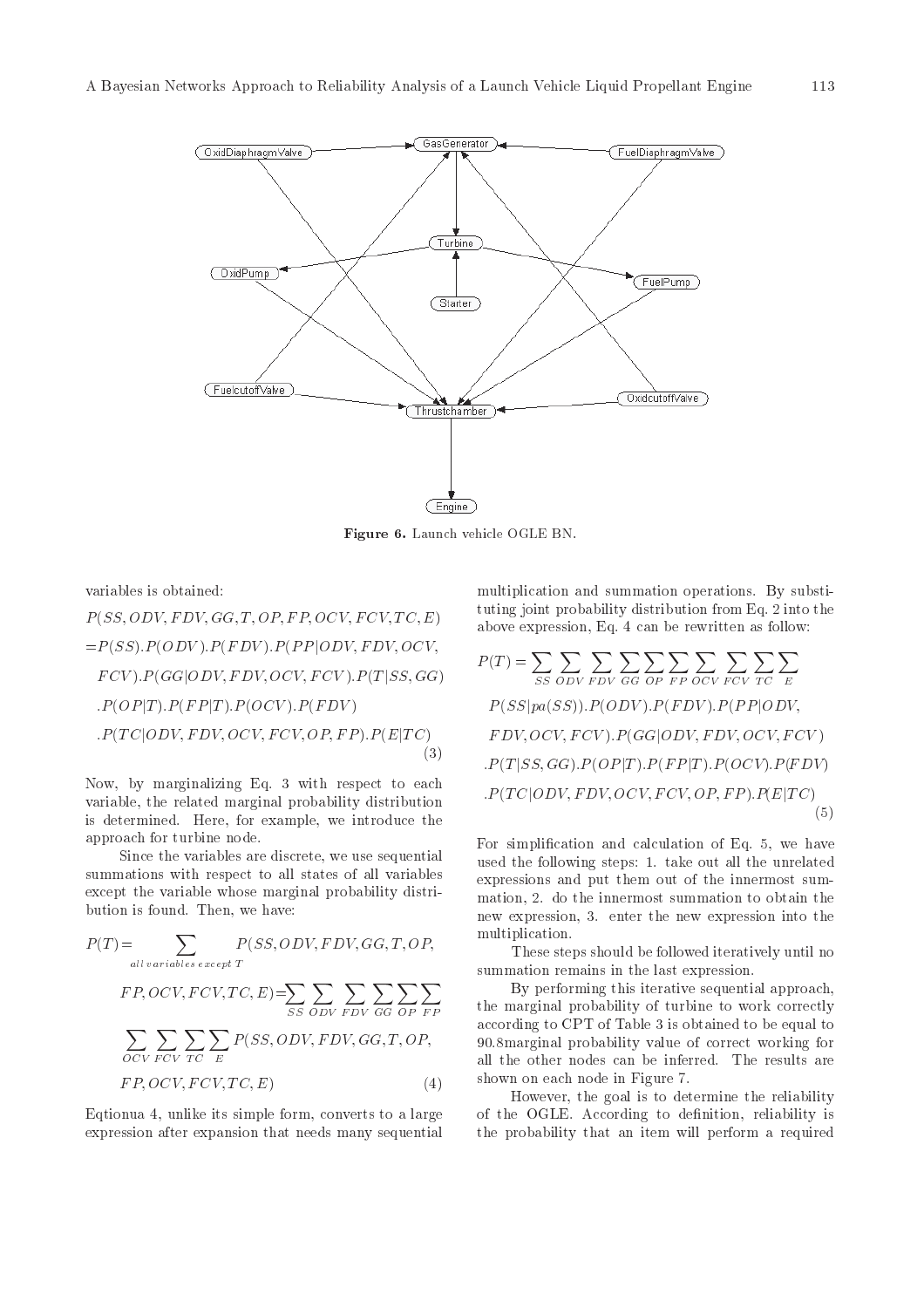

Figure inferred BN model of typical launch vehicle OGLE

function without failure under stated conditions for a period of time- On the other hand considering the known bathtub curve diagram in Figure 8, since the OGLE passes the primary infant mortalities (red region) through acceptance tests, it is used in its service life and the failure rate of the failure rate change with  $\alpha$ respect to time is so time is so time in the so time in the so time is so time in the so time in the so time i launch vehicle is multistage, the burn time of these engines is so short less than being that if  $\mathcal{C}$ neglected- Then from the engineering point of view we can assume that the reliability of the OGLE is independent of time and we consider the probability of its correct working as the reliability of LV OGLE-

Then, the probability of being in true state is the reliability of the OGLE and is equal to - OGLE and is equal to - OGLE and is equal to - OGLE and is equal to -

This analysis is important since it has calculated the time independent reliability values in the set of the state  $\mathcal{A}$ this analysis the reliability of the main components



 $\mathbf r$  igure  $\mathbf s$ . Datified curve  $\| \mathbf r \|$ .

as well as the engine reliability is gained- The main advantage of this type of analysis is that you can monitor the extension of  $\mathbf{r}$ probabilities on the reliability of the OGLE and its main components; for example, as soon as an evidence of its correct working turns out, it shows that the starter has worked correctly and this evidence is en tered into the BN model- In this way the reliability of the engine changes from -improves- This change in reliability is calculated and observed simultaneously in  $\mathbf{f}$  and  $\mathbf{f}$  and  $\mathbf{f}$  and  $\mathbf{f}$  is reliability in provement in provement in provement in the set of  $\mathbf{f}$ grows even more by appearance of new evidences so that by determining the correct working of the oxidizer and fuel diaphragm valves the reliability of the engine changes from -and improves- This reliability variation for LV engine is a considerable value (Figure - It as the means that we have the this end of the this engine is the second that  $\mathcal{L}_\mathbf{a}$ related to the starting function at the beginning of engines working and in the case of starting the engine correctly, we can trust this engine 3

#### BN MODEL VERIFICATION

To verify the developed BN model, the problem has been solved another time with Monte Carlo simula tion method of the gained matrix  $\mathbf{u}$  and  $\mathbf{u}$  and  $\mathbf{u}$  and  $\mathbf{u}$ probabilities for each node have been used as failure weight function-by generating random values of the state of the state of the state of the state of the state o it is determined whether a component has worked correctly the primary the presented causal presented causal causal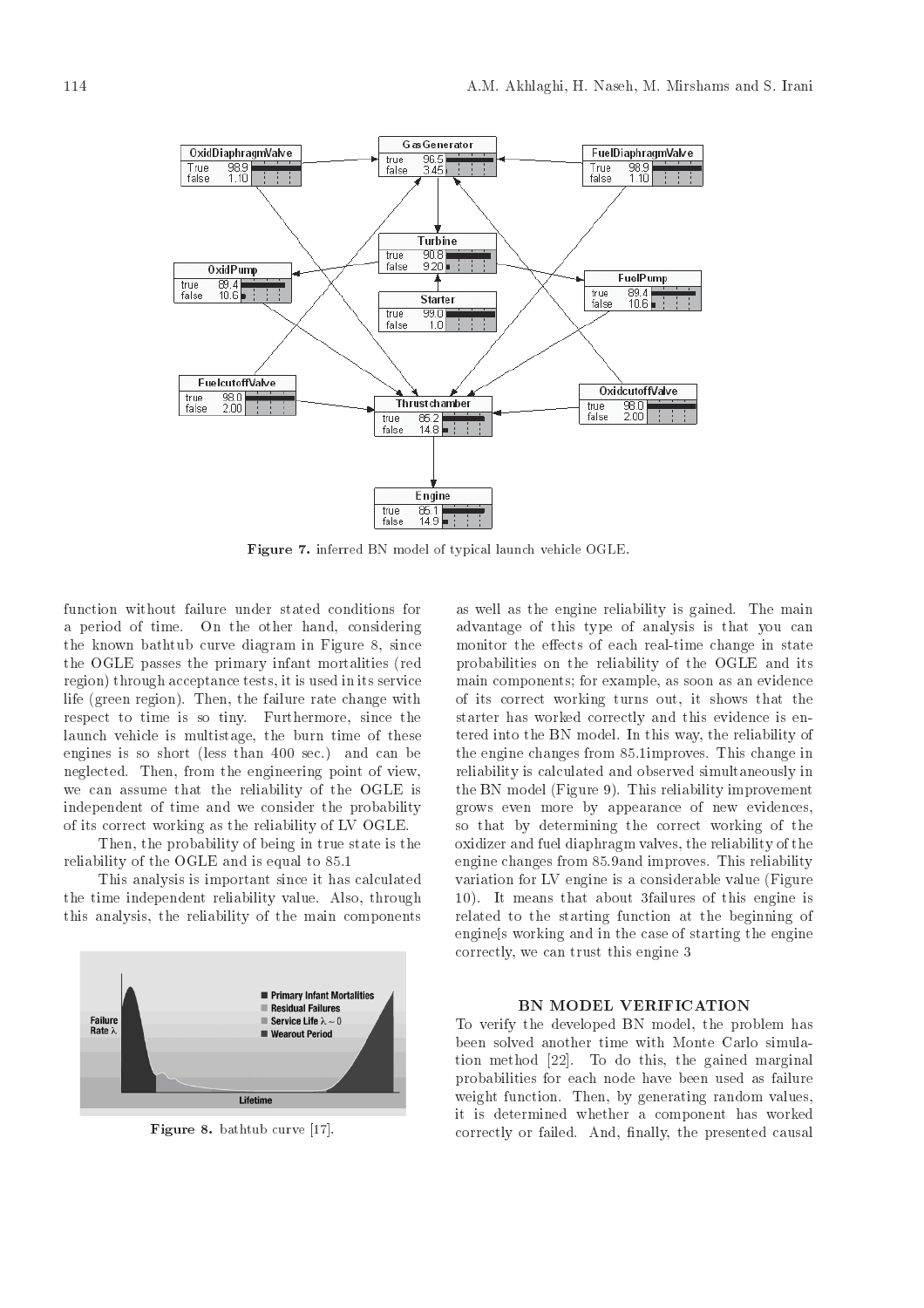

Figure OGLE reliability change with respect to new evidence of starter correct working



Figure - OGLE reliability change with respect to new evidence of correct working of fuel and oxidizer diaphragm valves beyond starter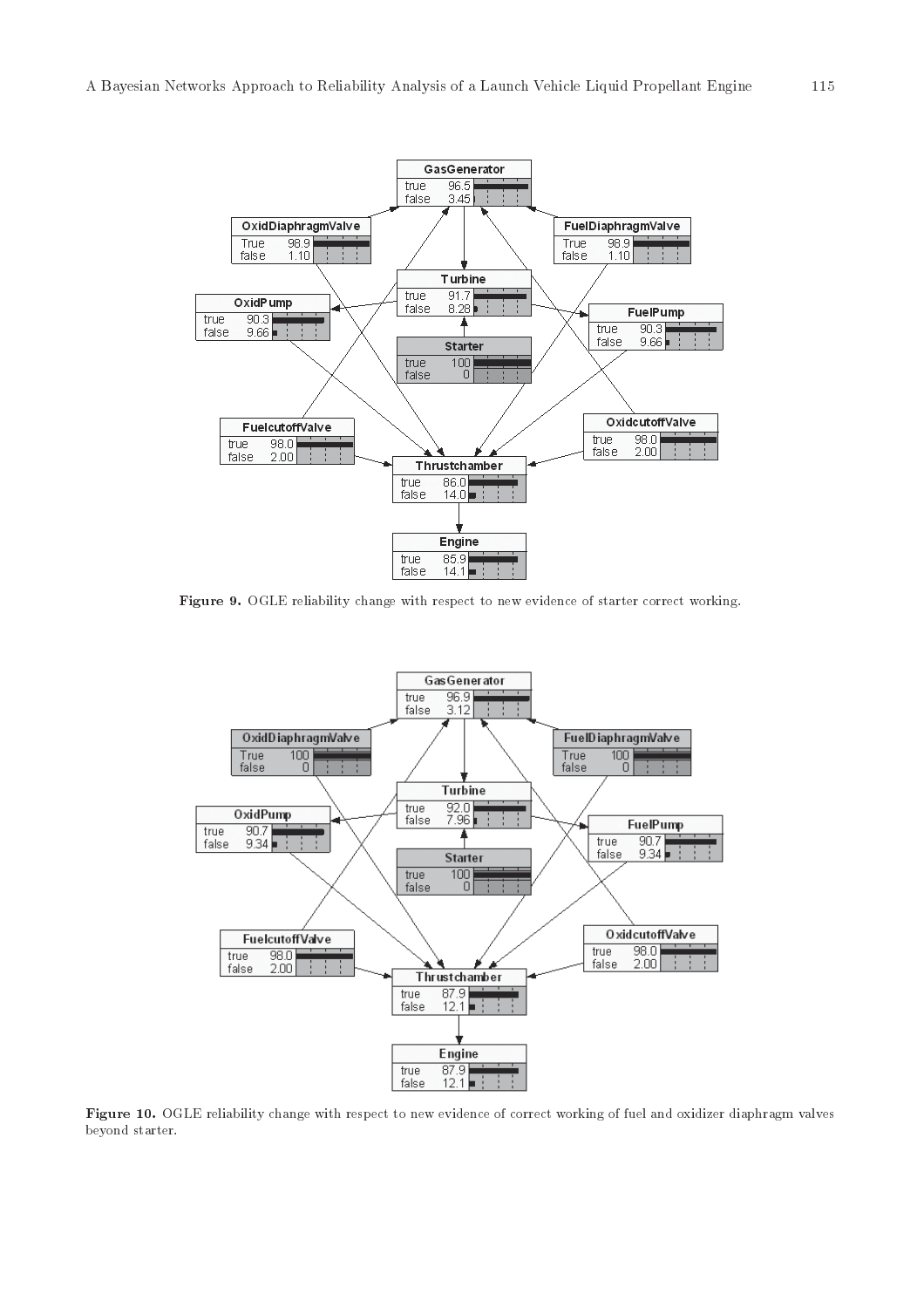Table reliability compare of two methods

|                                        | BN model $\%$ | Monte Carlo Simulation | Diff. % |       |      |
|----------------------------------------|---------------|------------------------|---------|-------|------|
|                                        |               | Converged value        | Mean%   | Sdv   |      |
| Before engine starts                   | 85.1          | 84.79                  | 84.59   | 0.009 | 0.31 |
| After starting                         | 87.9          | 87.13                  | 85.75   | 0.02  | 0.77 |
| Reliability improvement after starting | $+2.8$        | 1.16                   | 1.36    |       |      |



Figure -- reliability value versus number of iterations



**rigure 12.** reliability frequency graph obtained in a 4000 iteration simulation

relationship in BN model is used to apply the effect of a component failure on other components-  $\mathbb{R}$  components-  $\mathbb{R}$  components-  $\mathbb{R}$  components-  $\mathbb{R}$ of the developed BN algorithm to reliability analysis of the OGLE was performed by Monte Carlo simulation because both of these methods are based on modeling the functional relationship between components-In this way, the developed algorithms claim to predict the failure or correct working of an OGLE can be verified by simulating the functional relationship (interaction)  $\mathbf{B}$  running the simulation of  $\mathbf{B}$  running the simulation of  $\mathbf{B}$ iteratively until its convergence, the reliability value of the OGLE is obtained the OGLE is obtained the Company of the OGLE is a second to the United-States of the O steps, a Matlab code has been developed and run for

 iterates- The reliability value versus number of iterations has been plotted in Figure 11 and, as you can see the graph is converged to the graph is converged to the graph is converged to the graph is converged to

Also, the reliability frequency obtained in iterative simulation is plotted in Figure 12 and, as you can see, the obtained distribution is symmetric with a low standard deviation that shows the accuracy of the simulation.

The gained results from the two methods are compared in Table - The disparity between the values of the values of the values of the values of the values of obtained by the developed BN model and Monte Carlo simulation is just a small dierence of  $\mathcal{N}$  and  $\mathcal{N}$  the small dierence of  $\mathcal{N}$ developed model and validate the results obtained for the reliability value of LV OGLEs from this model-

#### **CONCLUSION**

In the present paper, we have considered the failure dependencies in an open cycle gas generator liquid properties and on the property of the property of the property of the property of the property of the property agation of components failures strongly affects the stochastic behavior as well as the reliability of this complex system-the functional model model model model model model model model model model model model model mo of a typical OGLE has been derived (Figure  $5$ ) while failure dependency points emerge by means of FMEA. By using these dependency points and BN properties the failure propagation in an OGLE has been modeled  $F = \{A, \ldots, A\}$ by the developed BN approach and Monte Carlo simulation shows the precision and accuracy of the developed algorithm-developed algorithm-developed algorithm-developed algorithm-developed algorithm-developed a as a strong useful tool for the reliability analysis of OGLEs of LVs (Table 4).

The developed model is also capable of updating the reliability value of OGLEs real
timely so that by observing the evidence that lengine started, the reliability value updates the second collection and the collection of the second collection of the collection o reliability of all components as well as that of the engine itself is determined in  $\mathbf{M}$ design process, too.

#### REFERENCES

- 1. Mittal A., Kassim A., Bayesian Network Technologies: Applications and Graphical Models, Chapter 5, Applications of Bayesian Networks in Reliability Analysis IGI PUBLISHING - PUBLISHING - PUBLISHING - PUBLISHING - PUBLISHING - PUBLISHING - PUBLISHING - PUBLISHING - PU
- Seth D. Guikema and M. Elisabeth Pate-Cornell. Bayesian Analysis of Launch Vehicle Success Rates